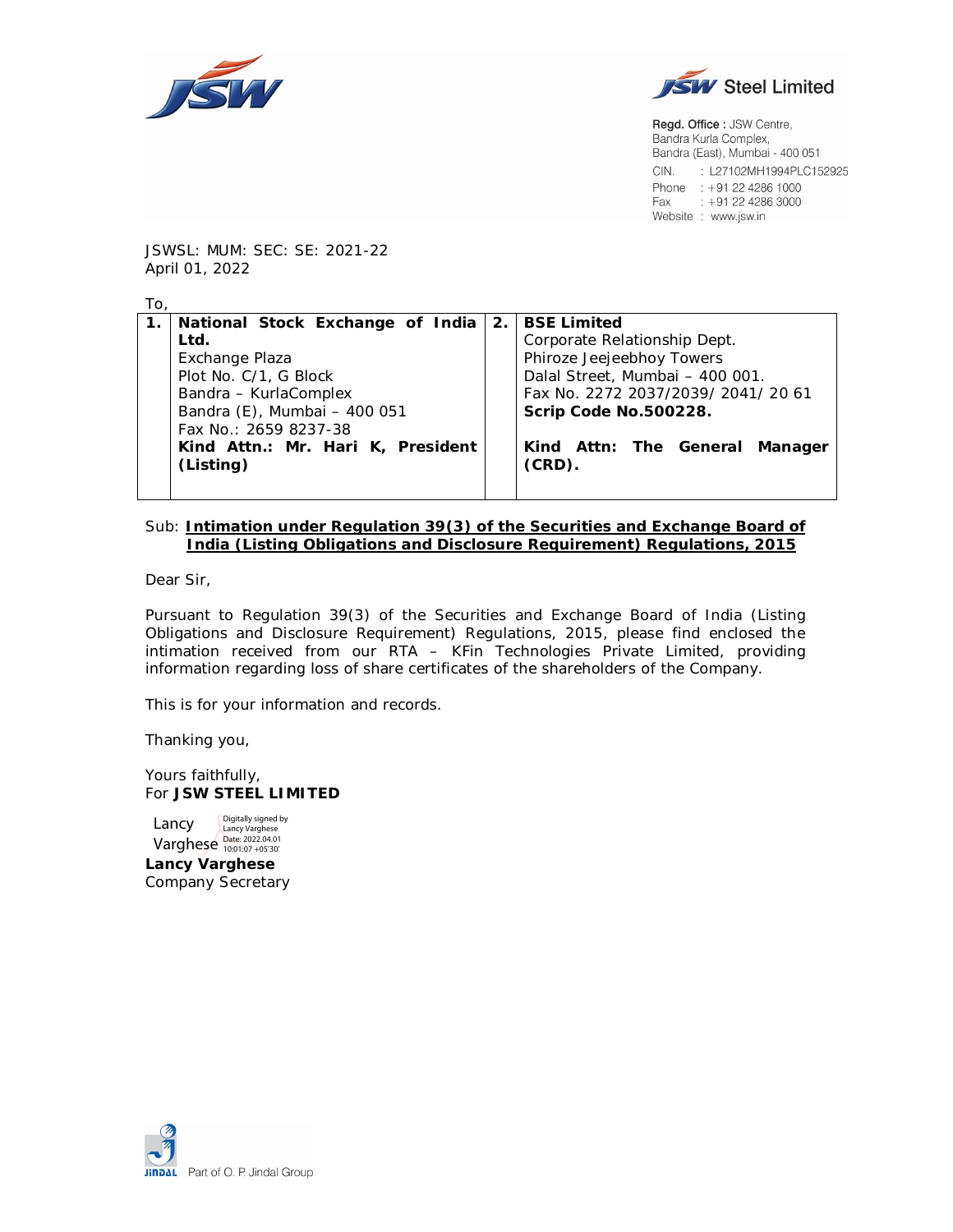

### **KFPL/JSW/DUP/LOT-411 Mar 30, 2022**

To,

- 1. The National Stock Exchange of India Ltd (NSE) Exchange Plaza 5<sup>th</sup> Floor, Plot No. C/1, G-Block, Bandra Kurla Complex, Bandra East, Mumbai - 400 051
- 2. Bombay Stock Exchange Ltd. Phiroze Jeebhoy Towers Dalal Street Mumbai - 400 001.

#### **Unit : JSW Steel Limited**

Dear Sirs,

This is to inform you that the company has received request and required formalities from shareholder(s) for issue of duplicate share certificates in respect of the shares as per list enclosed. We are in process of issuing Duplicate Share Certificate(s) after compliance of the required formalities.

We request you to kindly display this on your notice board and request the members of your stock exchange to refrain from trading and dealing in these shares. Any claim in respect of the said share certificates should be lodged with us in writing within 15 days from the date of this letter failing which action to issue of duplicate share certificate(s) may be initiated in favour of the claimants.

Assuring you of our best attention.

Thanking you,

Yours faithfully, **For KFIN TECHNOLOGIES PRIVATE LIMITED** 

**ANDAS.** G **Manager** 

# KFin Technologies Private Limited

Registered & Corporate Office<br>Selenium Building, Tower-B, Plot No- 31 & 32, Financial District, Nanakramguda, Serilingampally, Hyderabad, Rangareddi, Telangana, India, 500032.<br>Ph: +91 40 6716 2222, 7961 1000 | https://www. , /961 1000 | https://www.kfintech.com | CIN : U72400TG2017PTC117649